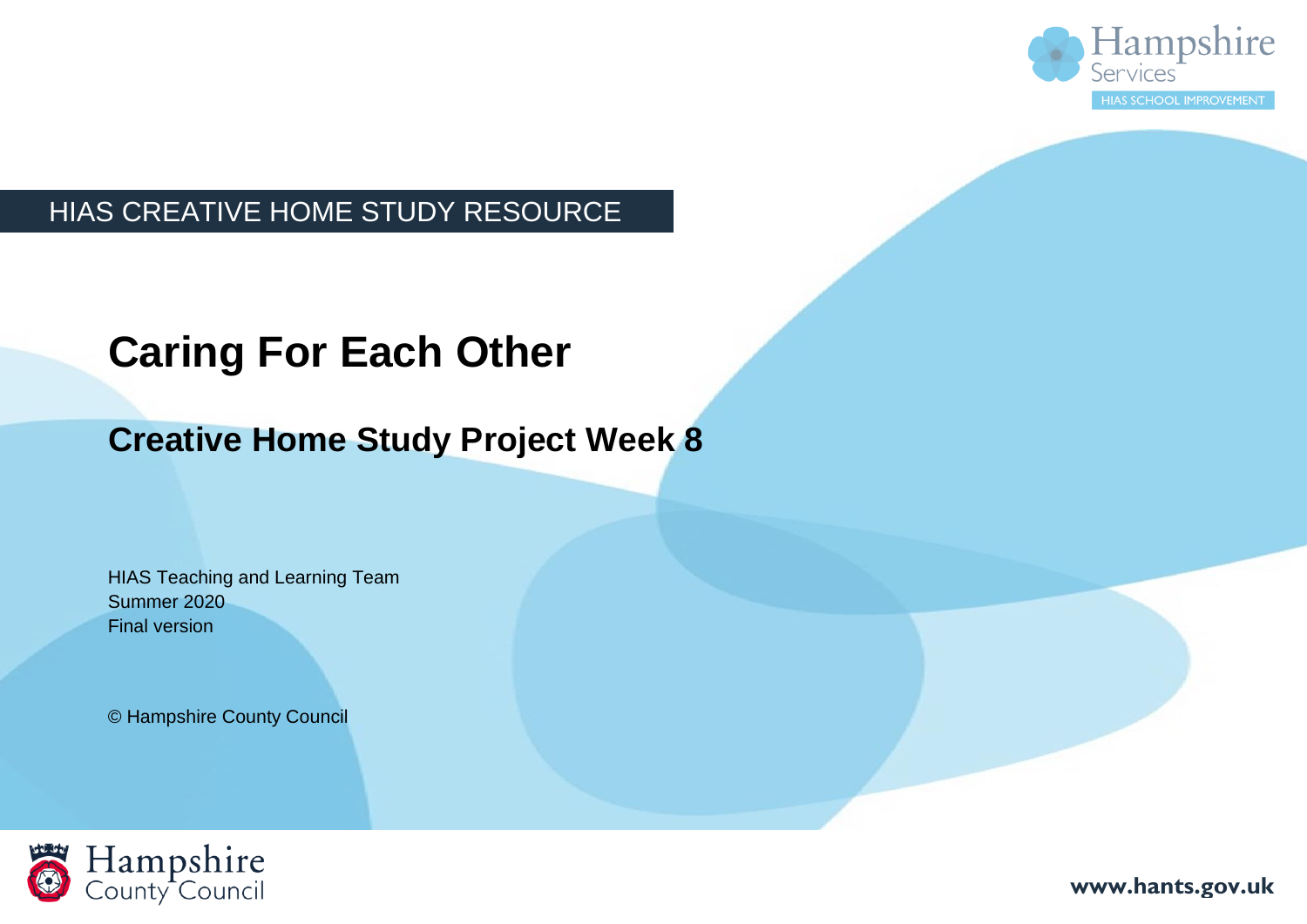

## **HIAS Creative Home Study resource Using the Home Learning Materials**

#### **The materials**

- Each resource contains an overarching weekly theme and all the activities relate to this.
- There will be a new theme each week, but activities can be carried over from one week to the next.
- There is no time limit to the activities, and they may take more than one week.
- All the activities can be adapted for different age groups, even though age recommendations are given.

#### **How to use**

- Read the instructions carefully before you start an activity.
- Parents or carers may have to help with resourcing the activities, but children can mostly work independently.
- Each activity has ideas and question prompts to consider.
- The activities are all planned with limited resources in mind.

#### **How can parents, carers and siblings help?**

- Select the activities that most interest your child. They have been considered to have a high level of independence with the role of the parent/ carer being an encourager not a teacher
- Read the activities aloud with your child and discuss how they could be adapted.
- Help your child select the appropriate activities and talk through the safety aspects of each task.
- Adapt any of the resources and materials as you feel necessary to support your child's needs.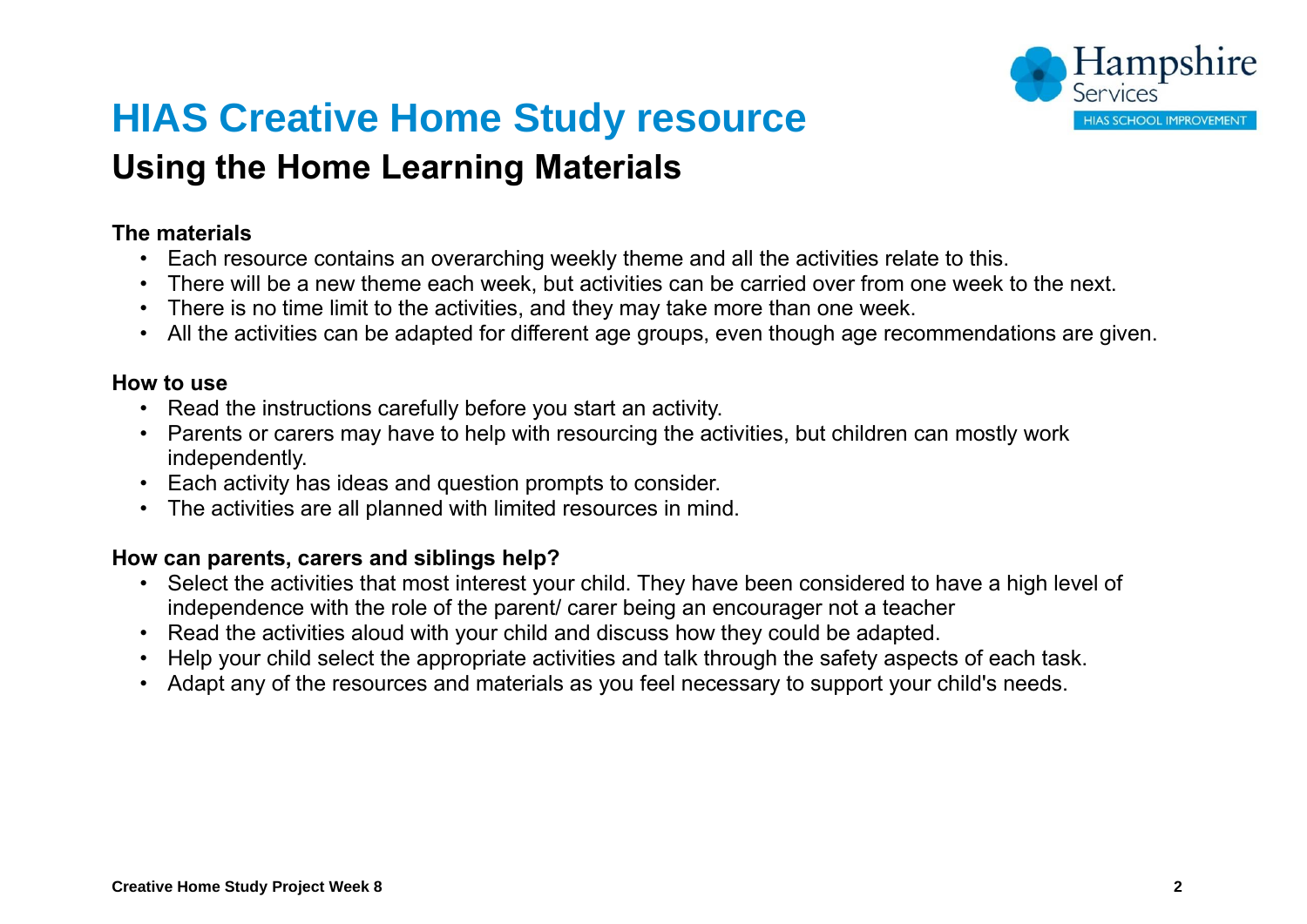

#### **Key theme:**

This theme is based on how we all care for each other and the different ways that people do this. Children will be encouraged to consider charity work and to explore the roles of different people in society.

These activities can be adapted and used with all year groups or as a family, as appropriate.



setting up a new charity to raise money for something that you are interested in. You will then need to design your sales 'pitch' to get people interested in donating money to your charity and consider different ways to advertise it.

#### **Getting started:**

- Consider all the things that you are interested in. These could be based around sports, hobbies, books, music, art, animals, the environment, or anything else that captures your interest
- Research how current charities raise money and look at the different ways that they advertise what they do
- Think about how to make your charity unique. What will make people want to give money, time, or resources to it?

#### **Some ideas for your charity:**

When you have decided on your focus you must then consider what your charity needs to develop.

You could consider the following ideas:

- A charity focused on animals could find homes for pets or encourage people to look after them
- A charity focused on art might get people to donate their pictures to raise money for helping disabled people so they can continue their interest in art
- A sporting charity could help people who have had an accident continue with their sporting activities

To help get you started it might be useful to talk to friends or someone in your family.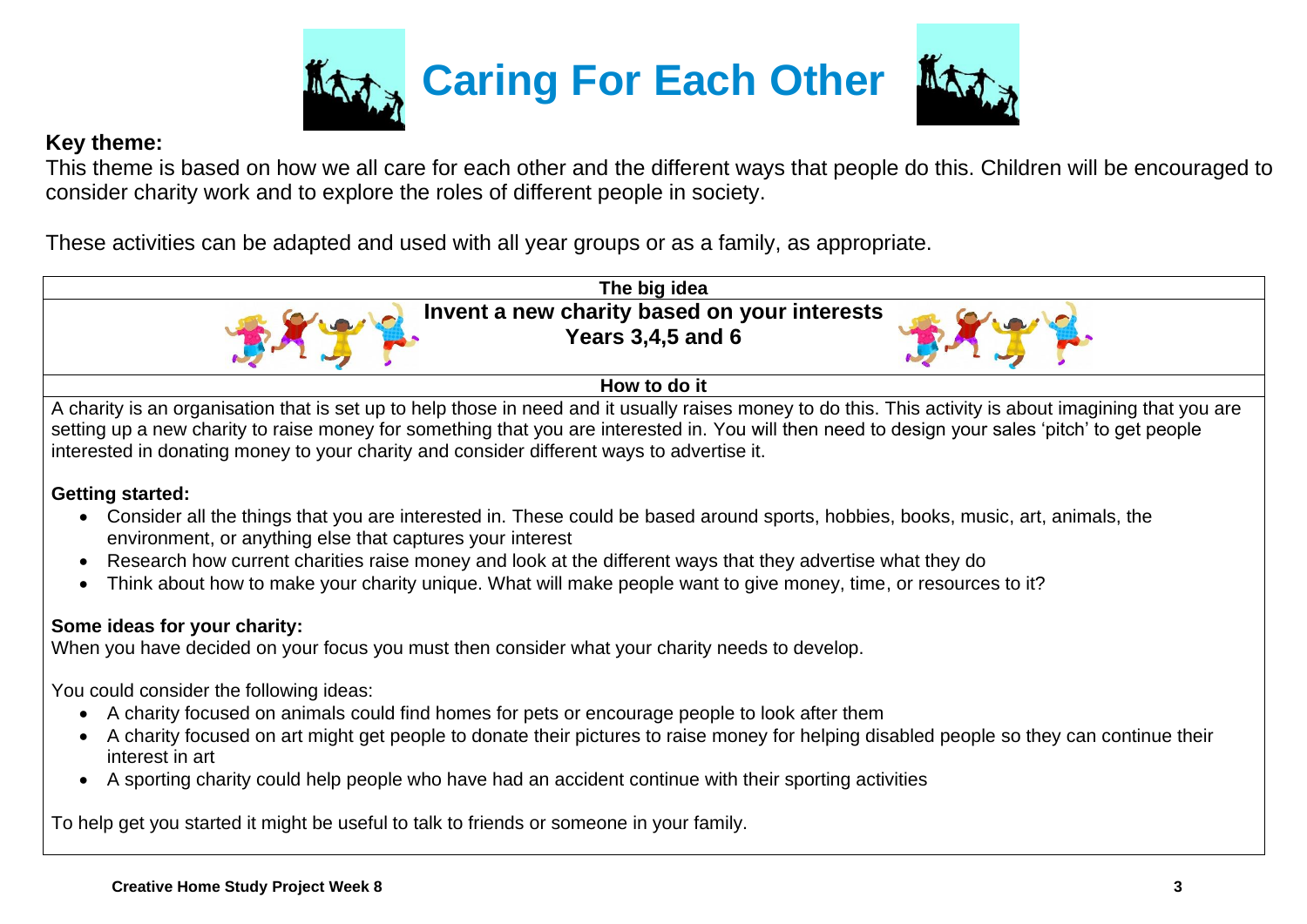#### **Different ways to advertise:**

- You could invent a slogan for your charity. A slogan is a short or striking memorable phrase that is used to help people remember what the charity does
- You could design a symbol that represents what your charity does. Look at some famous charities such as 'International Childrens Care', 'English Heritage' and the 'RSPCA' who all have distinctive symbols
- You could design a poster with striking images and pictures to advertise your ideas. This will need to have your slogan and your symbol on it so that people can see quickly what your charity does. Posters look more interesting if they have pictures with simple colours and interesting borders

#### **Writing a sales 'pitch'**

Alternatively, you could write a sales 'pitch' to advertise your charity. This is when a person or company writes a presentation to persuade others to buy their product.

#### **Think about:**

- The key selling feature of your charity. What is your 'big' idea?
- The audience that vour charity will be aiming at. You will need to use different ideas for a charity aimed at children than if it is aimed at adults
- Using persuasive phrases to sell the features of your charity and persuading others to give money e.g. 'I am certain that.... 'I am sure you can see that…'
- Giving excellent reasons as to why someone should support the charity and back these up with examples
- Keeping your sales presentation short and simple. You will need to get the key messages across to an audience and you need to keep the interest of your audience

#### **What you will learn**

#### **Inventing a charity will help you to:**

- Use your imagination
- Improve your art and writing skills

#### **Useful websites:**

[www.cafonline.org/my-personal-giving/long-term-giving/resource-centre/5-ways-to-teach-your-children-about-charity](http://www.cafonline.org/my-personal-giving/long-term-giving/resource-centre/5-ways-to-teach-your-children-about-charity)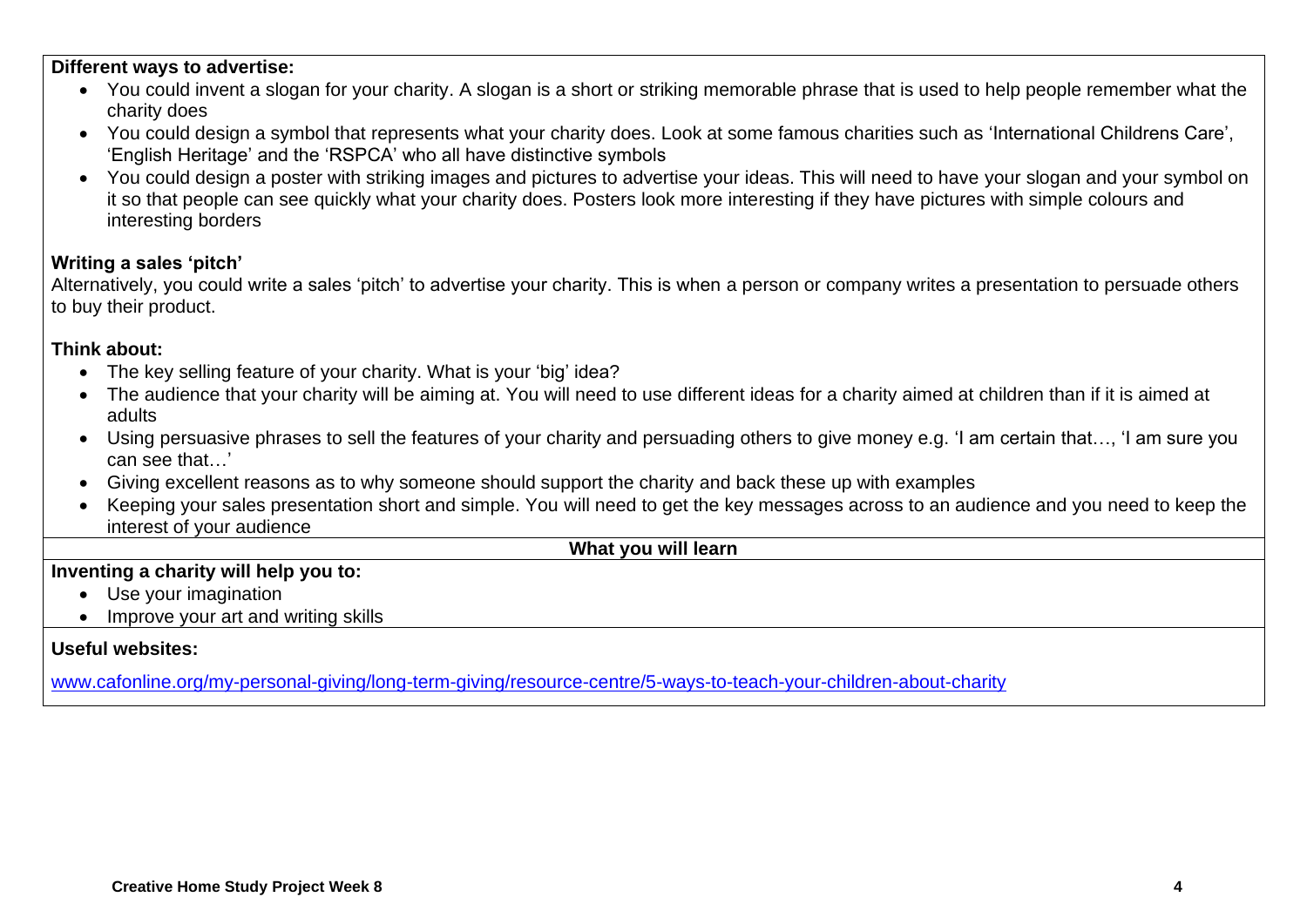# **The big idea Invent a game to encourage sharing All Pri[mary year](https://www.google.com/url?sa=i&url=https://pixabay.com/illustrations/children-joy-smile-worldwide-world-1056065/&psig=AOvVaw1pj7UvCNkX6Qt6sQzM_ZwB&ust=1589277924843000&source=images&cd=vfe&ved=0CAIQjRxqFwoTCPiy--bHq-kCFQAAAAAdAAAAABAD) groups**

**How to do it**

This is a time when we have really needed to learn how to share. Some of us have been in our homes with close members of our family for many weeks and some of us have gone to school and worked with different children. We have really needed to share both our belongings and our time with others; learning how to support people in unusual times.

This activity is all about inventing and maybe making, a game to encourage sharing. This can be a game that is played outside or inside and can be based on a well-known game that you have already played.

#### **Start with:**

- Looking around your home for objects that you could use
- Thinking about how the game will encourage collaboration and sharing. Most games have parts in them where you 'take turns' so this could be a more important part of your game
- Researching some games online this will help you see how game designers use objects
- Thinking about the rules of the game and how to make it fair

#### **You could:**

- Just draw your game as a design
- Make your game and play it with someone you might need to adjust the rules as you go along!
- Consider giving 'points' for how fair people are playing. This will encourage people to share and be kind to each other
- Adapt some well known games and focus them on sharing and collaboration

#### **You could make your game from:**

- Paper, card (old cereal boxes), coloured pens or paints
- Safe household objects could be useful to create some shapes or figures
- Outside play equipment, such as bats and balls could also be useful
- Chalking ideas outside if you have some outside space available (check with an adult first!)

You could also make it 3D and create some figures or shapes to move around on a board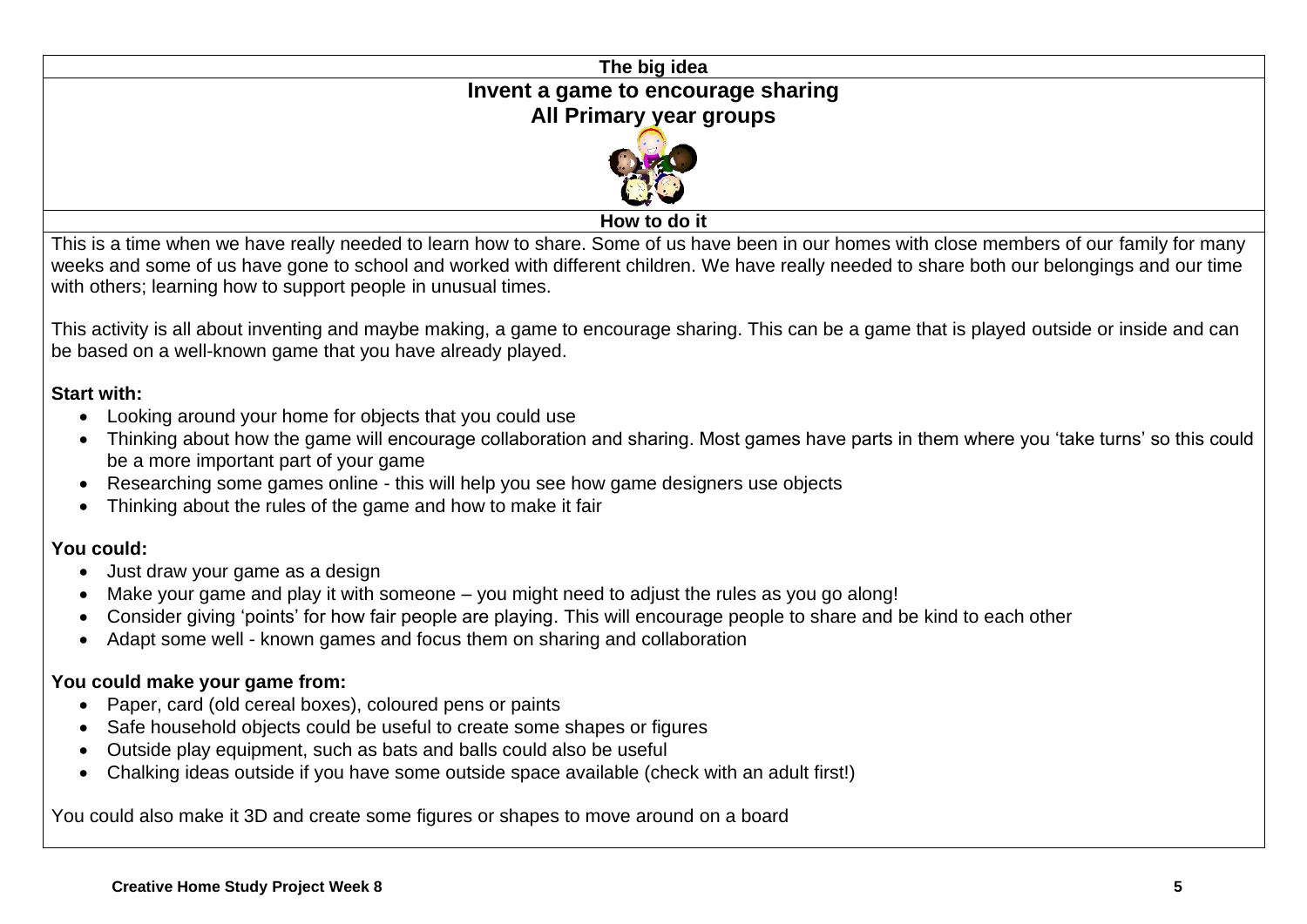| What you will learn                                                        |
|----------------------------------------------------------------------------|
| Inventing and playing your game will help you to:                          |
| Use your imagination<br>$\bullet$                                          |
| Consider the skills needed to share                                        |
| Improve your art and DT skills                                             |
| <b>Useful websites:</b> Put 'board games' into the internet for some ideas |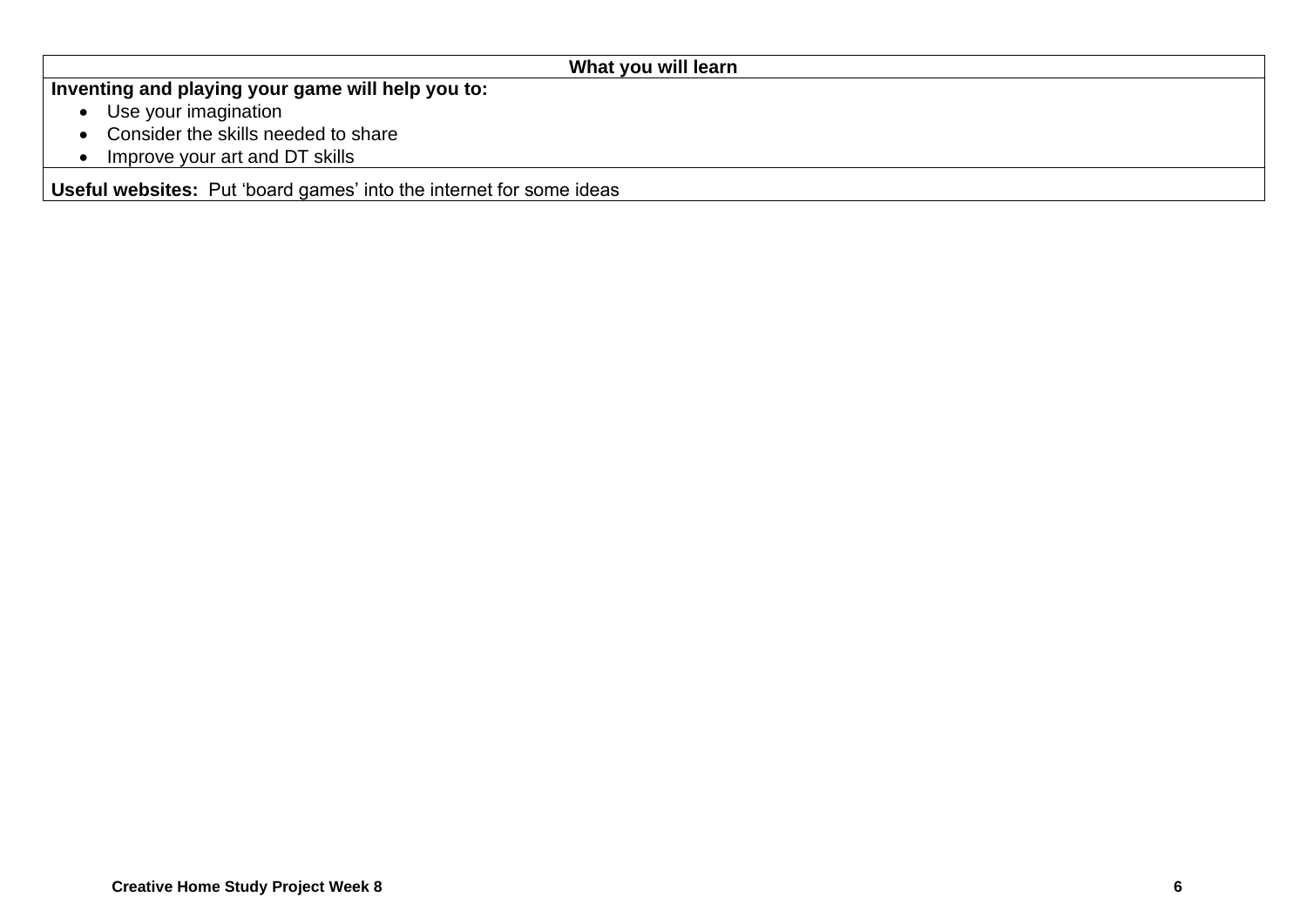#### **The big idea Devise a 'Kindness Project' All Primary year groups How to do it**

This activity is a simple task that can take place over a week or a few weeks and is based on creating a 'Kindness Project' or 'Happiness Diary'. This is where your family or household records all acts of kindness that they do throughout the day. This could take the form of one activity or all the kind things that you do. The activity can be recorded in many ways and there are some examples below of how you can complete it.

#### **Completing the activity:**

Start this activity by thinking about all the different acts of kindness that we can do. These could include:

- Helping lay the table
- Helping clean the dishes
- Tidying bedrooms
- Folding laundry
- Taking care of a pet
- Looking after and playing with a younger brother, sister, or friend
- Caring for an elderly relative or writing to them
- Helping someone who is 'stuck'

#### **Recording the activity:**

You could record the diary in different ways. This could be:

- By creating a chart where each act of kindness is recorded
- Using pictures to show the different acts of kindness
- Writing a small paragraph about the different acts
- Writing the acts down one side of a chart and the names of the people across the top. Record a  $\forall$  each time someone completes something kind

**What you will learn** 

#### **Creating your 'Kindness diary' will help you to:**

- Recognise how you can help people
- Improve your drawing and writing skills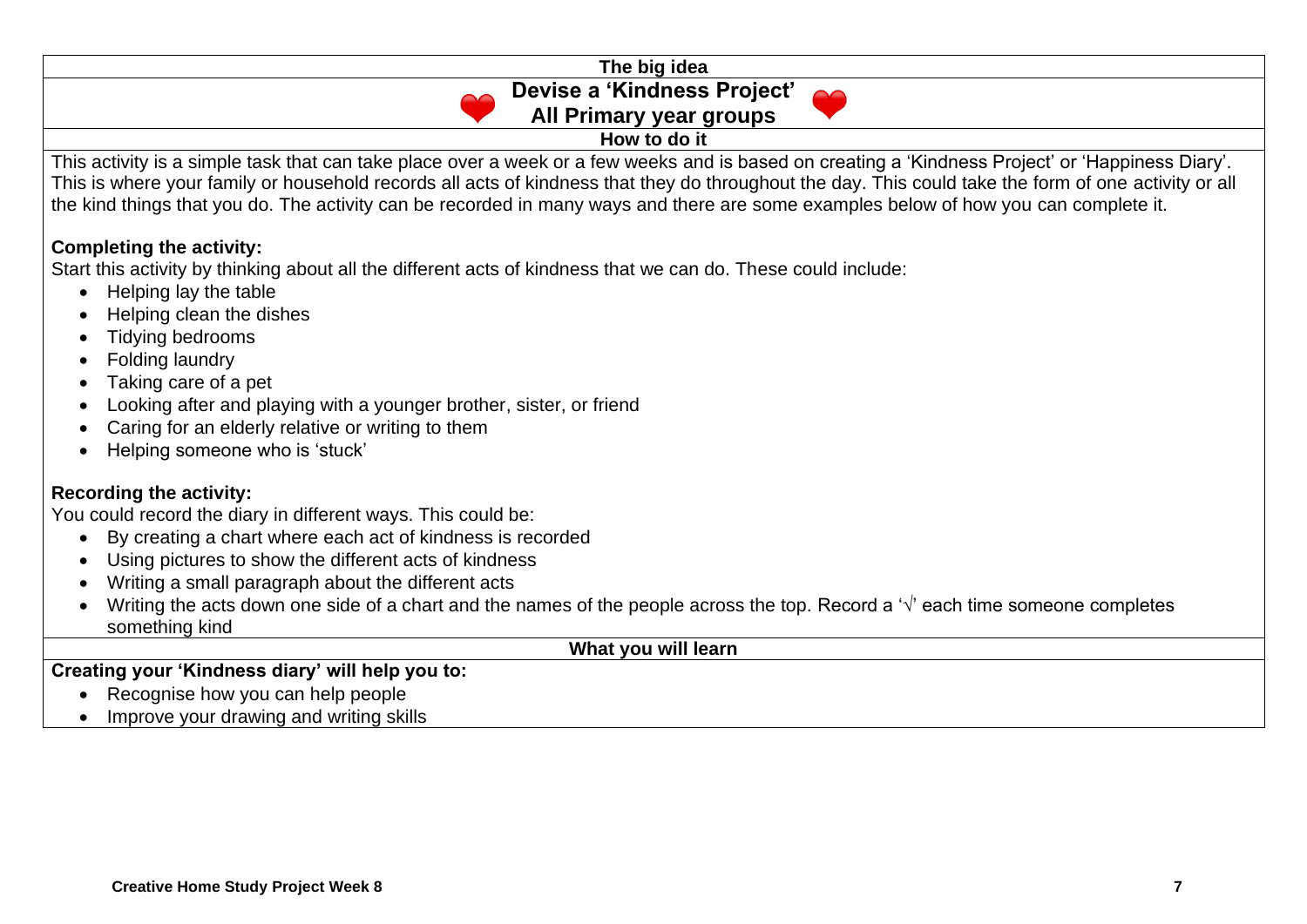

#### **Think about:**

- Who you are going to base your collage on and whether it is for the person or about them. This could be someone in your family or a close friend
- If the collage is about the person then start by listing all the attributes (good things) about them. You might want to base your collage on the activities that they enjoy doing. When you think of this person, what are the first things that you think about?
- If the collage is for the person then you might want to consider all the things that they like. They might have certain interests, like hobbies or sports or have an interest in something that could form the basis of your collage

#### **Completing your collage:**

- Find some paper or card that can serve as your background. This can be of any size but consider how many pictures you want to put on the collage
- Gather different materials to create your collage. You might want to gather photos of the person, their interests or draw pictures of them that you could cut out and use. Check with an adult before you cut up magazines!
- You might want to colour code the collage with their favourite colours
- Consider how you are going to place the materials on your background to make your collage interesting. You could make an outline where you fit the pictures inside or create an interesting design
- Alternatively, you could cut up small pieces of coloured paper and create an image using these. For example, if the person likes flowers you could create their favourite flower using different pieces of coloured paper
- You could make your collage more interesting by adding a poem that you have written about them or some special words to say how you feel

#### **What you will learn**

#### **Completing your collage will help you:**

- Improve your art skills
- Use your imagination

Useful websites: [www.redtedart.com](http://www.redtedart.com/) [http://buggy+buddy.com](http://buggy+buddy.com/) [http://kidscraftroom.com](http://kidscraftroom.com/)

**Creative Home Study Project Week 8 8**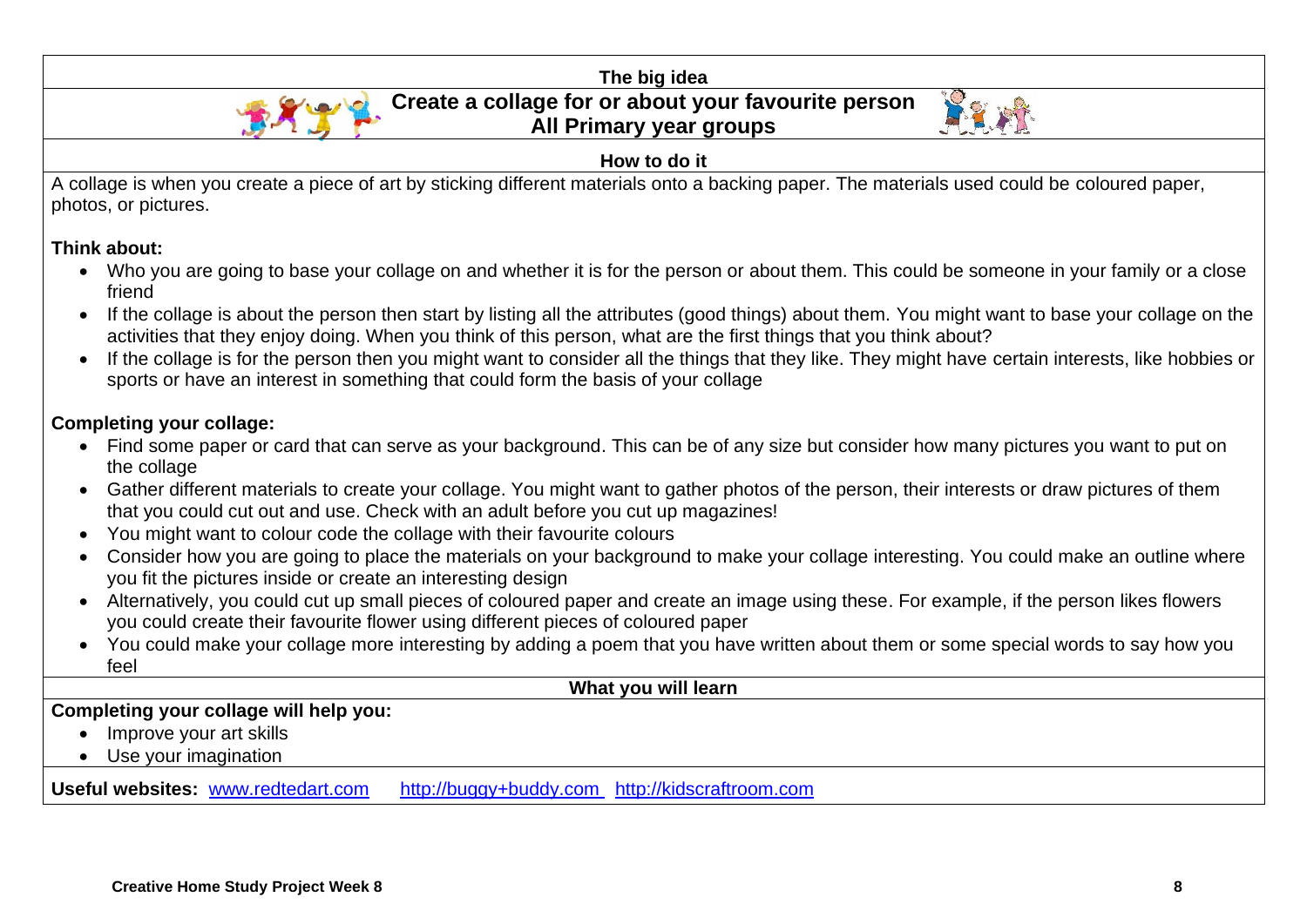**The big idea**

**How to do it**

#### **Invent a home for a pet - real or imaginary!**

**Years 1, 2 and 3**



Many of us have different pets such as dogs, cats, goldfish, or rabbits. This activity is about inventing an imaginary home for your pet. If you do not have a pet, you can still complete this activity by inventing a home for a pet that you might like to have!

#### **Getting started:**

- Think about the type of animal that you want to invent a home for
- Then research some information about that animal. You might need to find out what they like to eat and how and when they sleep. This will affect the type of home that you make
- Consider the needs of different pets. Smaller pets, such as hamsters will have very different needs to dogs or cats

#### **Creating your home:**

You can create your home in very many ways. You could:

- Draw a diagram of the home and label the different parts. This could also include a cross-section (where you see through the side) so people can see inside the home
- Paint the home using different colours
- Create a collage by sticking on different materials such as pieces of paper to represent the different parts of the home

#### **You could also…**

Make a 3D model of the home. This will involve:

- Planning your home first you might want to draw your design on paper before you start
- Gathering the different materials needed (make sure that the materials have been used and are available)
- Playing with your home once you have finished. You may have a toy animal that you could use to play with it!

You could use:

- Paper, card, and pens
- A cardboard box, shoe box, cereal packet, or empty plastic pots
- Paints to decorate
- Sticks and leaves to cover the home if needed

**What you will learn** 

#### **Inventing your home for a pet will help you to:**

- Use your imagination
- Improve your DT and art skills

**Useful websites:** <https://www.bbc.co.uk/cbeebies/topics/pets> [www.redtedart.com](http://www.redtedart.com/) [http://buggy+buddy.com](http://buggy+buddy.com/) [http://kidscraftroom.com](http://kidscraftroom.com/)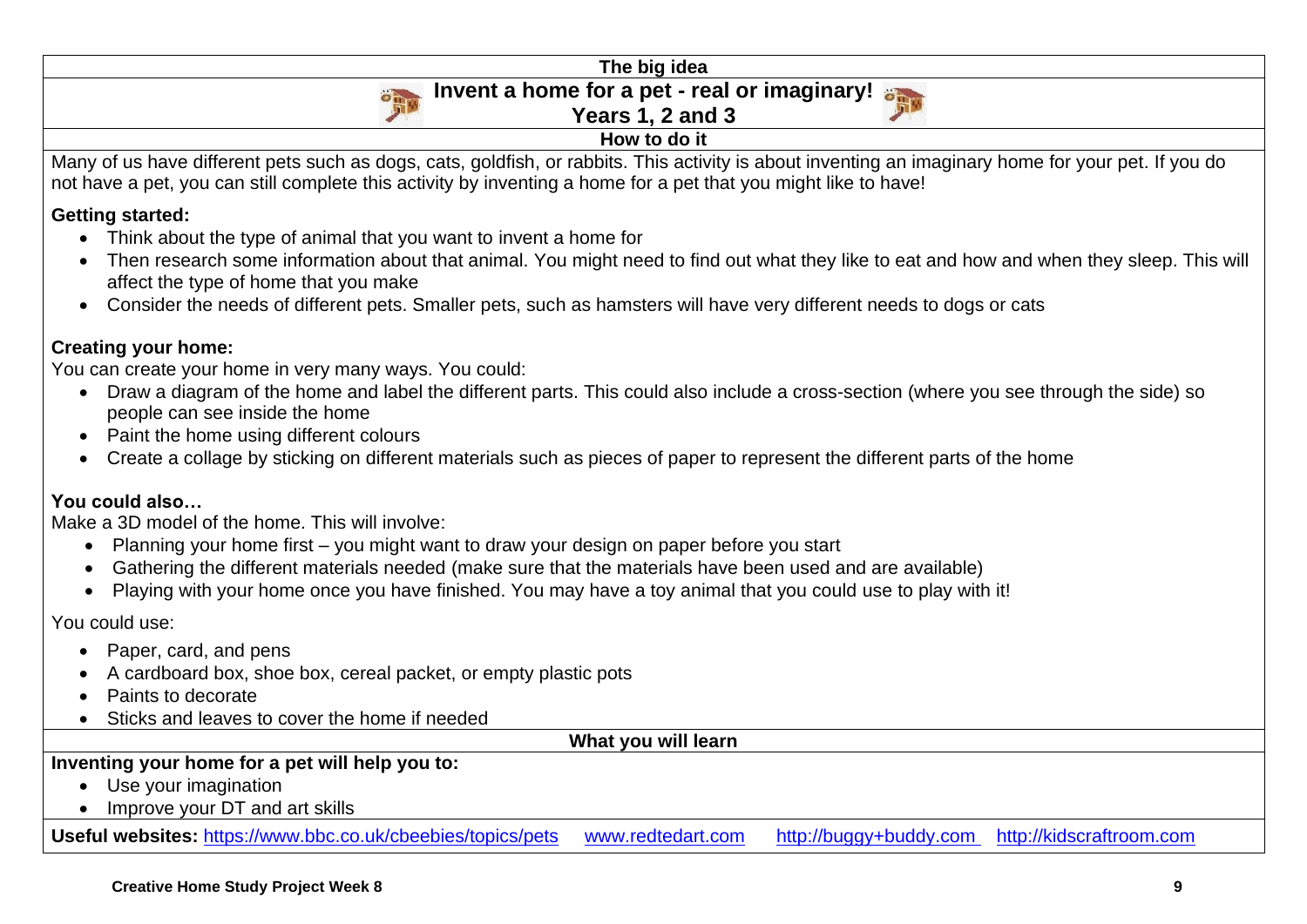| The big idea                                                                                                                                      |
|---------------------------------------------------------------------------------------------------------------------------------------------------|
| Create and make a meal for a special person $\triangle$<br>$\bullet$                                                                              |
| All Primary year groups                                                                                                                           |
| How to do it                                                                                                                                      |
| This is an activity based on creating and cooking a meal for your favourite person.                                                               |
| This can be:                                                                                                                                      |
| • One part of a main meal such as a main course or the whole meal                                                                                 |
| A pudding, cake, or biscuits                                                                                                                      |
| • A snack that they might enjoy                                                                                                                   |
|                                                                                                                                                   |
| Think about:                                                                                                                                      |
| Which part of the meal you will cook?                                                                                                             |
| Who can help you to buy the ingredients and cook it (this may be someone other than the 'special' person!)<br>$\bullet$                           |
| What the person likes to eat. They may like mainly sweet things or prefer savoury                                                                 |
| Using different recipe books and online recipes to get some good ideas<br>$\bullet$                                                               |
| <b>Getting started:</b>                                                                                                                           |
| Once you have decided what you are going to cook you need to list all the ingredients needed. Check your store cupboard to see what is            |
| available before you go to the shops                                                                                                              |
| Go shopping to get the ingredients or ask someone else to shop for you<br>$\bullet$                                                               |
| <b>Completing the activity:</b>                                                                                                                   |
| Now set about cooking. You may need someone to help you with this. Make sure that you take care when using sharp cooking utensils or<br>$\bullet$ |
| when cooking with heat                                                                                                                            |
| Remember to wash your hands when preparing food and wipe the work surfaces down afterwards                                                        |
| It would make it a special occasion if you laid the table in a special way with some flowers to make the meal extra special!                      |

| What you will learn                                                                             |
|-------------------------------------------------------------------------------------------------|
| Creating and making your recipe will help you to:                                               |
| • Learn how to prepare meals                                                                    |
| Improve your cooking skills                                                                     |
| <b>Useful websites:</b> there are many online recipes to help you if you type these into Google |
| The big idea                                                                                    |
|                                                                                                 |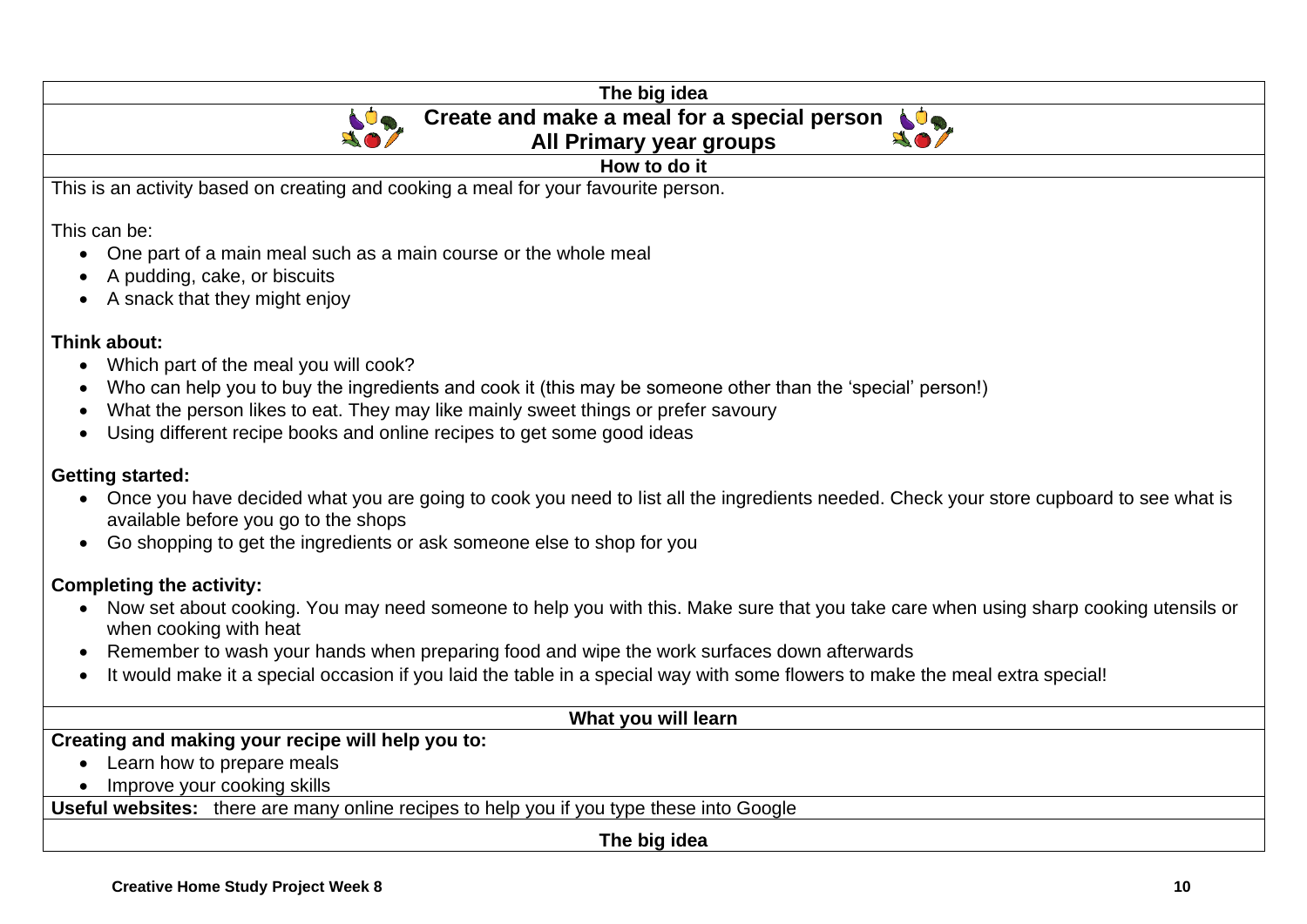

#### **Find out about a caring occupation and write/draw about it**

**Years 3, 4, 5, and 6**



#### **How to do it**

There are many people caring for others now and there are many caring occupations that you can find out about. This activity is all about researching one of those professions and writing or drawing your findings.

#### **You could choose any of the following:**

- Anyone in the medical profession such as: nurse, doctor, optician, hospital porter, paramedic, occupational therapist
- Anyone in the education system such as: teacher, Learning Support Assistant, lecturer, school nurse, school reception staff, nursery assistant
- People who look after others such as: social workers, carers, nannies
- People who work with animals such as: vets, kennel staff, dog walkers, stable staff

#### **Completing the activity:**

• Once you have chosen your profession you will need to research all about it. You could use books or the internet to find out your information

You could complete the activity in the following ways:

#### **A non-fiction booklet:**

This needs to have:

- Facts to give information
- Organised into paragraphs using headings and subheadings
- Technical language relevant to the subject e.g. what is the specific language that you might use for this profession?
- Use of the present tense
- Written in the third person
- Descriptive (simple adjectives) and factual language

Remember to illustrate your booklet with pictures or diagrams to make it more interesting

### **Drawing:**

You could draw your findings using pictures or a storyboard. There are many storyboard templates on the internet for you to use. Make sure that you colour in accurately and use the correct colours for uniforms etc.

**What you will learn** 

**Researching and writing or drawing about a caring occupation will help you to:**

• Find out more about caring occupations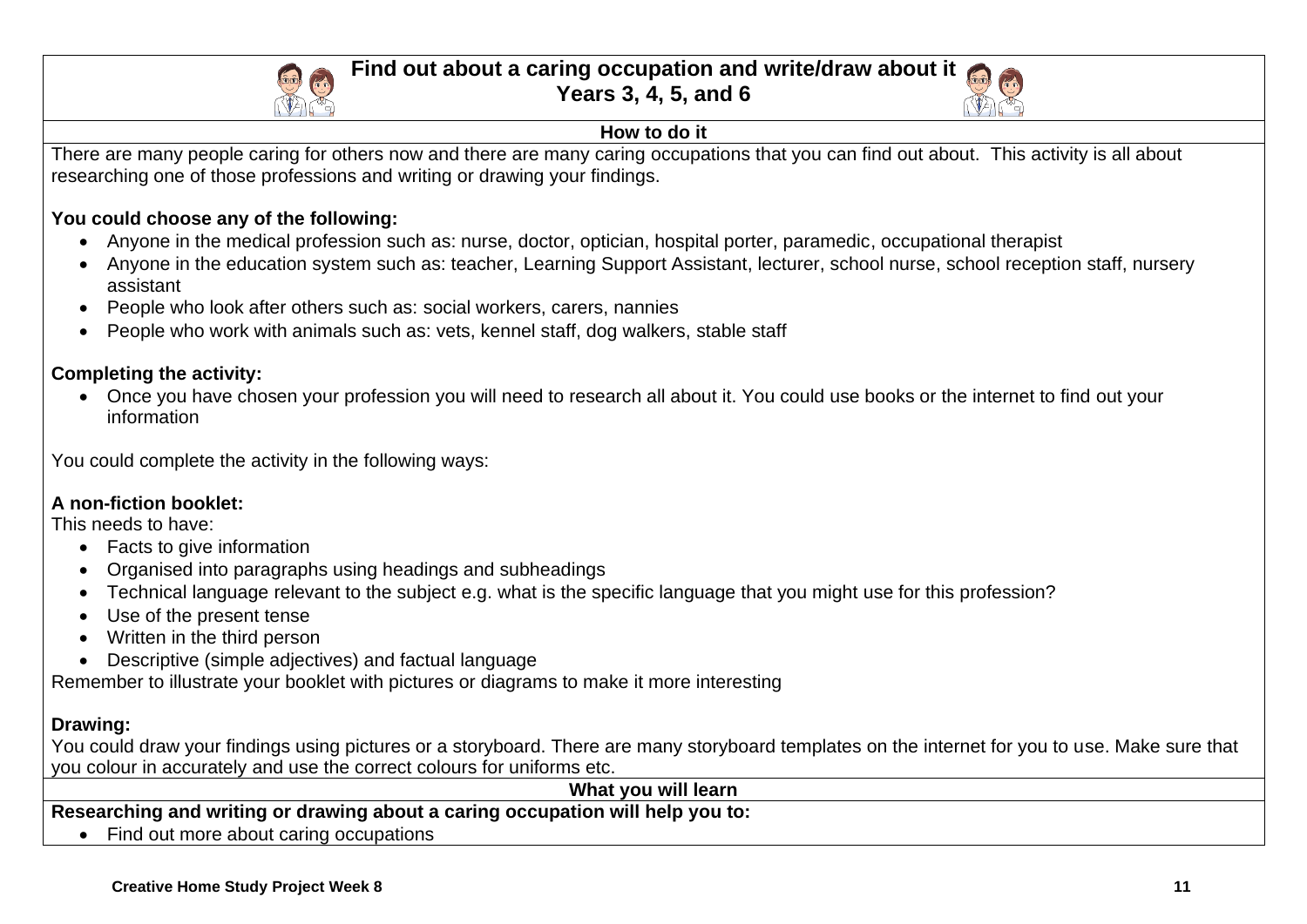- Aid your researching skills
- Improve your writing and drawing skills

**Useful websites:** [www.youtube.com/watch?v=3mAl9QMJJTo](https://www.youtube.com/watch?v=3mAl9QMJJTo)